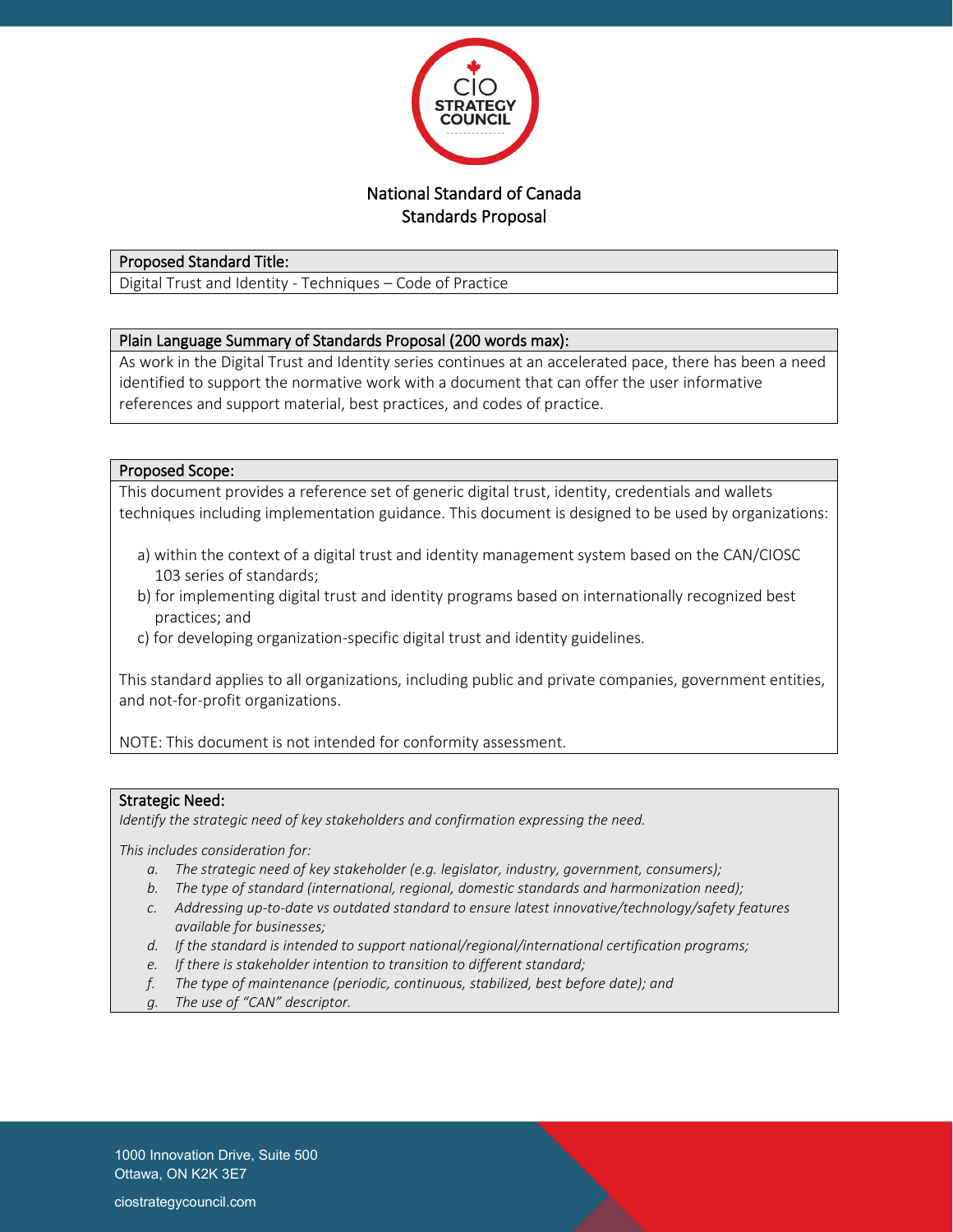As the digital trust and identity ecosystem continues to evolve at a rapid pace, there is a clear need for Standards and guard rails to assist users in developing and demonstrating trust in their programs. As these Standards continue to develop, there is a need to support this work and provide the users with assistance in developing, implementing, and deploying their digital trust and identity programs.

This techniques and code of practice document aims to offer the user industry techniques and guidance to ensure the user is implementing a program that is aligned and interoperable with international best practices.

This document not only intends to offer support for users looking to deploy the CAN/CIOSC 103 series of Standards, but any user looking to develop and deploy a digital trust and identity program at their organization.

This proposed National Standard of Canada will:

be maintained on a periodic basis as determined by the technical committee responsible for developing the standard; and

YES

use the CAN descriptor.

### Need for Availability in Both of Canada's Official Languages:

*Do stakeholders need the standard published in both official languages? Do users of the standard need the standard published in both official languages? Do authorities having jurisdiction need the standard published in both official languages? Are there health and safety related needs for the standard to be published in both official languages? For adoptions, is there availability of the regional/international standard or other deliverable from the source? For adoptions, is there an agreement with the source committee to facilitate official translation?*

#### Geographical Representation Considerations:

*Identify the Canadian geographical representation appropriate to the subject area covered by the standard.*

*Geographic representation may consider factors such as:*

- *a. Industry (e.g. petroleum in petroleum producing provinces);*
- *b. Reference in regulation (if a regulation exists in a province); or*
- *c. Commodity characteristics and social impact (e.g. heating oil for northern climates).*

All sectors of the economy.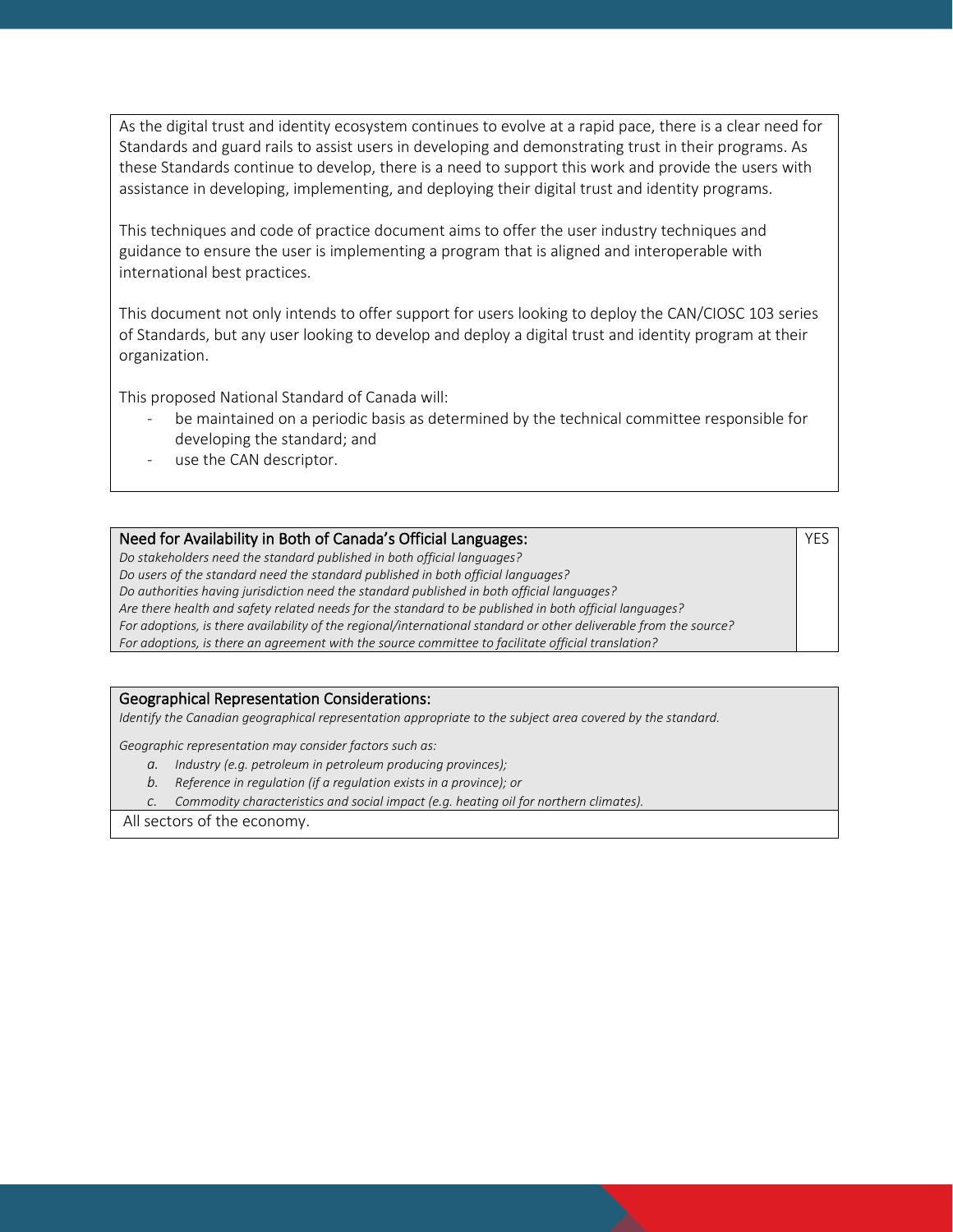### Trade:

*Identify how the standard meets the needs of the marketplace and contributes to advancing trade in the broadest possible geographical and economic contexts.*

#### *For example:*

- *a. Facilitate Canadian innovation to lead internationally;*
- *b. Support the objectives of "One standard, one test, accepted everywhere";*
- *c. Support the objectives of "First to Market"; or*
- *d. Foster international/ regional/ national alignment of requirements.*

Alignment and interoperability are core fundamentals of an effective digital trust and identity program. By developing and offering a key document that incorporates industry and international best practice, Canadian organizations will ensure that their digital trust and identity programs are effective, aligned and interoperable both domestically and internationally.

# Relevant existing documents at the international, regional and national level:

- CAN/CIOSC 103-1:2020: Digital trust and identity -- Part 1: Fundamentals
- CAN/CIOSC 103-2: 2021: Digital trust and identity -- Part 2: Delivery of Healthcare Services
- Australia Trusted Digital Identity Framework
	- o https://www.dta.gov.au/our-projects/digital-identity/join-identityfederation/accreditation-and-onboarding/trusted-digital-identity-framework
- ITSP.30.031 User Authentication Guidance for Information Technology Systems o https://www.cse-cst.gc.ca/en/node/2454/html/28582
- Public Sector Profile of the Pan-Canadian Trust Framework
	- o https://canada-ca.github.io/PCTF-CCP/
- Treasury Board Secretariat of Canada. Directive on Identity Management. 2019.
- Treasury Board Secretariat of Canada. Guideline on Identity Assurance. 2016.
- Treasury Board Secretariat of Canada. Guideline on Defining Authentication Requirements. 2012.
- DIACC P1000 Series, Pan-Canadian Trust Framework.
- European Union. Regulation No. 910/2014 on electronic identification and trust services for electronic transactions in the internal market. 2014.
- ISO/IEC 24760-1:2019, IT Security and Privacy -- A framework for identity management -- Part 1: Terminology and concepts
- ISO/IEC 24760-2:2015, Information technology -- Security techniques -- A framework for identity management -- Part 2: Reference architecture and requirements
- ISO/IEC 24760-3:2016, Information technology -- Security techniques -- A framework for identity management -- Part 3: Practice
- ISO/IEC 29115:2013, Information technology -- Security techniques -- Entity authentication assurance framework
- ISO/IEC 29100 Information Technology Security Techniques Privacy Framework
- ISO/IEC 27018 Information Technology Security Techniques Code of Practice for Protection of PII in Public Clouds Acting as PII Processors
- New Zealand Digital Identity
	- o Evidence of Identity Standard
	- o Authentication Standards
	- o Identification Management
	- o https://www.digital.govt.nz/standards-and-guidance/identity/digital-identity/